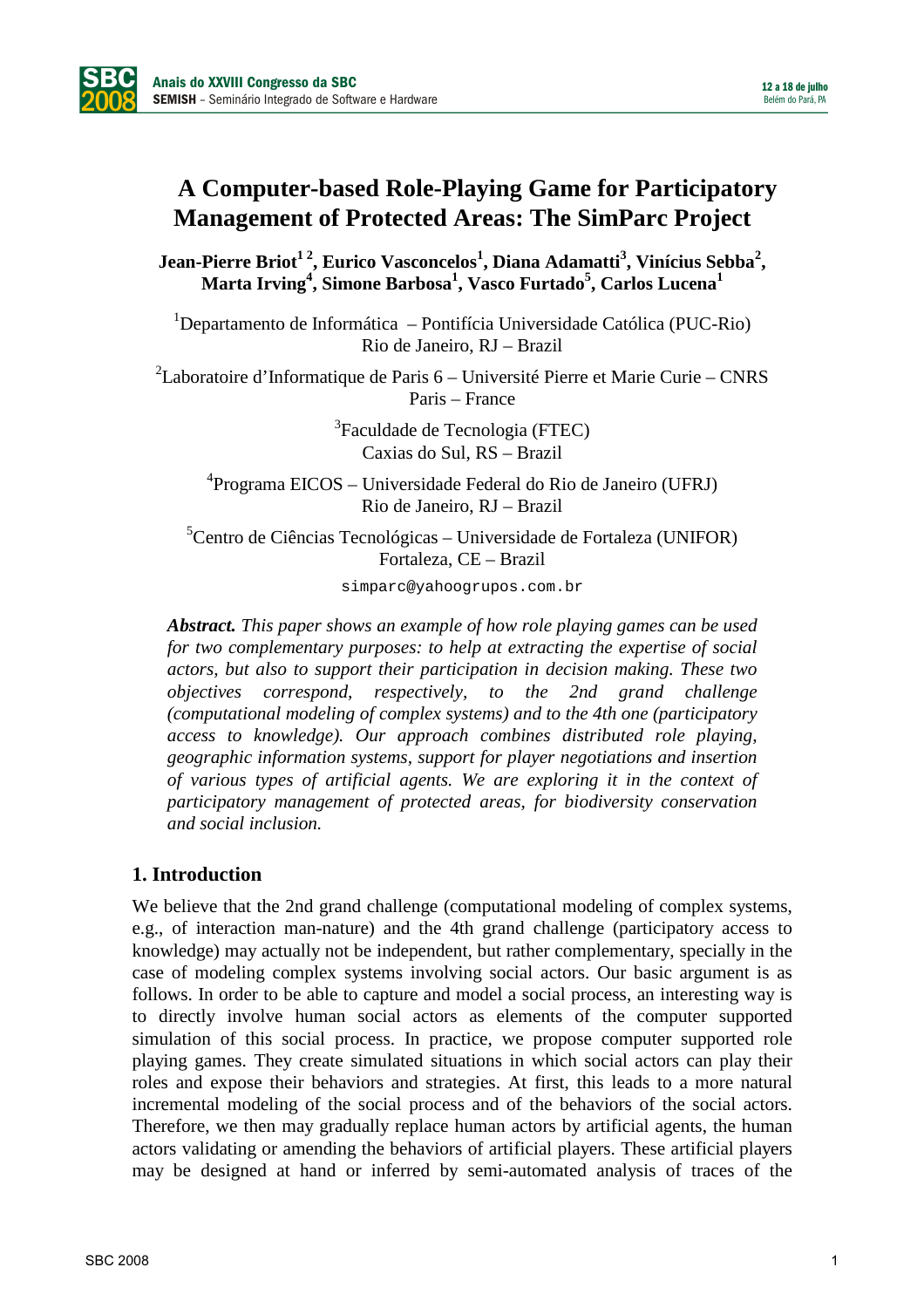interactions and decisions of the human players. At second, such role playing games provide social actors with access to understanding of social phenomena and also support their participation in possible decision making, thus making a natural link to the 4th grand challenge. In other words, the 2 challenges could mutually reinforce each other, in some kind of "virtuous circle".

 In order to further detail our argument, let us now consider the other way around and start by the 4th grand challenge. Its objective is not only to provide citizens with access to knowledge but also to improve their participation in the actual formation of knowledge and in decision making. We will consider here as example an important issue in Brazil, the management of protected areas for biodiversity conservation, with also a concern for social inclusion. Indeed, protected areas (e.g., national parks) usually undergo various pressures on resources, use and access, which results in many conflicts. This makes the issue of conflict resolution a key issue for their management. Traditional technocratic approaches, with typical top-down modeling and also top down decision process, have shown their limits in terms of acceptance by social actors and for their inability to exploit local knowledge and to well address conflicts. New methodologies intending to facilitate participation and conflict resolution are being addressed via bottom-up approaches that emphasize the role of local actors (stakeholders, e.g., environmentalist NGOs, communities, tourism operators, public agencies, and so on).

 We believe that computers may provide significant support to address such challenges. More precisely, the idea is to help various stakeholders to collectively understand conflicts and negotiate strategies for handling them through a role playing game with computer support. The game is based on a negotiation process that takes place within the park council, about the desired level of conservation (from more restricted to more flexible) for each sector of the park. The game considers a certain number of players' roles, each one representing a certain stakeholder (see above). Conflicting objectives will lead players to negotiate and to explore collective strategies of management.

 An interesting side effect of this approach is on the extraction of knowledge. Note that one of the key issue of the 2nd grand challenge (about computational modeling of complex phenomena) is about extracting knowledge about the phenomena, in this case social actors and social processes. This means the elicitation of models of representation, models of interaction and models of decision. Traditional approach used in social sciences and in computational modeling and simulation of social processes use observation and transcription of social actors behaviors in the real world, by using an ethnographic approach and also surveys based on interviews. With the proposed approach of role playing games, social actors are immersed within a simulated situation represented by the role playing game. Indeed, role-playing games are "social laboratories", because players can try many possibilities, without real consequences [Barreteau, 2003]. The fact that the role playing game is distributed and that players interact through computers allows the systematic memorization of all interactions and decisions taking place between players. This opens the way for some automated or semiautomated analysis of traces of interactions [Guyot and Honiden 2006] [Briot et al. 2007] in order to infer behavioral models. This means that elicitation (knowledge extraction) of human experts behavioral models (e.g., models of interaction, decision and negotiation) may be conducted via automatic monitoring of experts in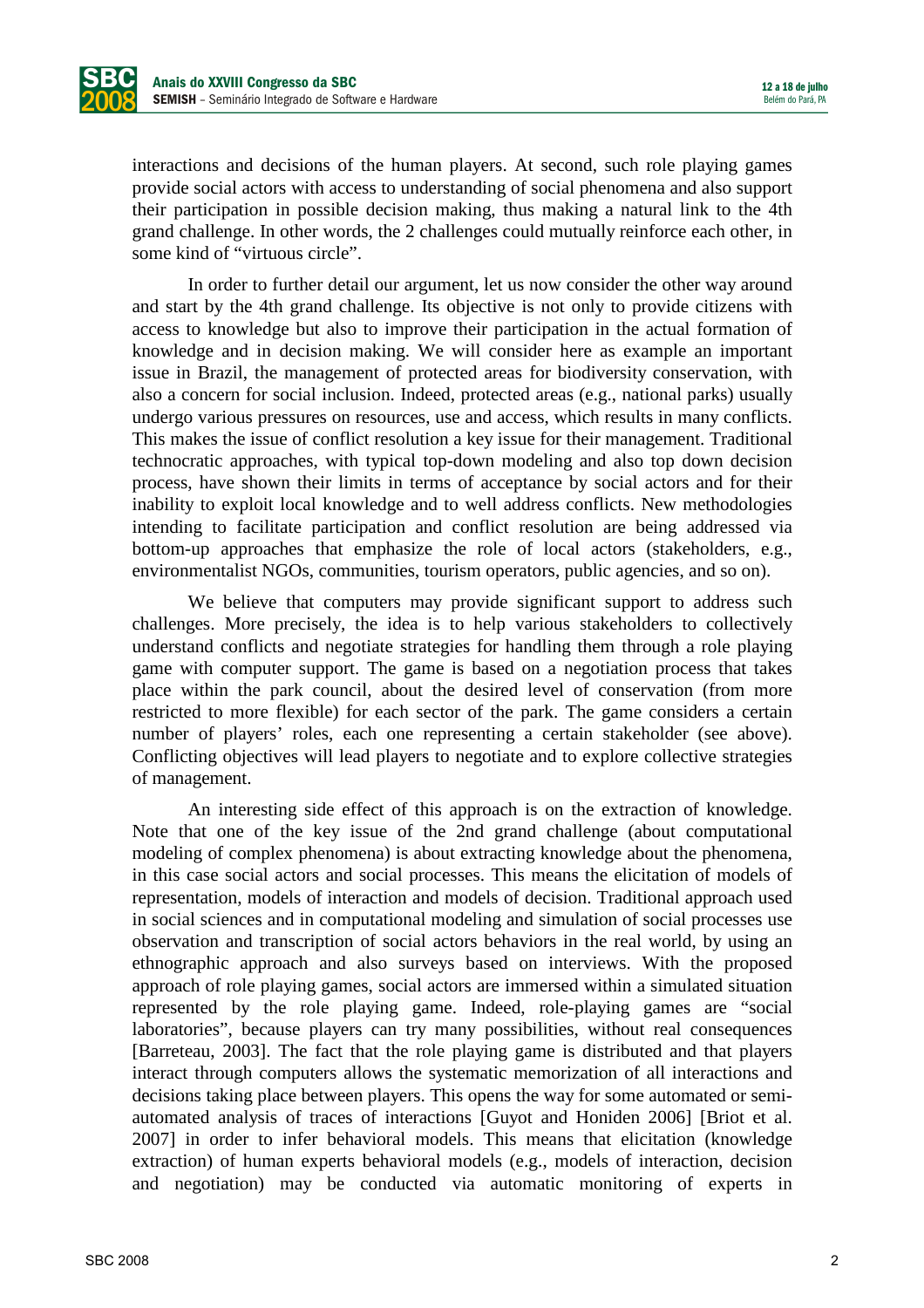

(virtual/simulated) situation/action, as opposed to more traditional interview-based (off situation) elicitation. These models of behaviors may then be used to refine the modeling. They may also be used to construct artificial players representing human players. In summary, we believe that computer support for role playing games provides a dual way to improve the modeling of social processes (2nd grand challenge) and also the access of social actors to knowledge and participation in decision making (4th grand challenge). Thus, the 2 challenges could then be complementary and self reinforcing.

# **2. The SimParc Project**

## **2.1. Project Motivation**

The SimParc project focuses on participatory parks management. (The origin of the name SimParc stands in french for "Simulation Participative de Parcs") [Irving et al. 2007]. It is based on the observation of several case studies in Brazil. Our first concrete case study has been the urban National Park of Tijuca, in Rio de Janeiro. It undergoes a real pressure, both by urban growth and illegal occupation. This makes the issue of conflict resolution a key issue for the park management. Examples of inherent conflicts connected with biodiversity protection in the area are: irregular occupation, inadequate tourism exploration, water pollution, environmental degradation and illegal use of natural resources. Examples of social actors involved in these conflicts are: park managers, local communities at the border area, tourism operators, public agencies and NGOs.

 The design of our current role playing game has taken inspiration in real cases such as the National Park of Tijuca, although it is not the reproduction of a real case. Real cases are important, because they bring concrete elements to the game, which allows our proposal to be evaluated in more realistic and illustrative settings. However, we chose not to reproduce exactly a real case, in order to leave the door open for broader game possibilities [Irving et al. 2007].

### **2.2. Game Objectives**

The SimParc game constitutes an innovative and playful approach to support negotiation procedures in national parks management. The current game has an epistemic objective, to help each participant discover and understand the various factors, conflicts, and the importance of dialogue for a more effective management of parks. Note that this game is not (or at least not yet) aimed at decision support (i.e., we do not expect the resulting decisions to be directly applied to a specific park). The targeted audience includes different actors such as: park managers, researchers, students, and all stakeholders willing to understand and explore the challenges, conflicts and negotiation process for participatory management of parks.

 The game is based on a negotiation process that takes place within the park council. This council, of a consultative nature, includes representatives of various stakeholders (e.g., community, tourism operator, environmentalist, non governmental association, water public agency…). The actual game focuses on a discussion within the council about the "zoning" of the park, i.e. the decision about a desired level of conservation (and therefore, use) for every sub-area (also named "landscape unit") of the park. We consider nine pre-defined potential levels (that we will consider as types) of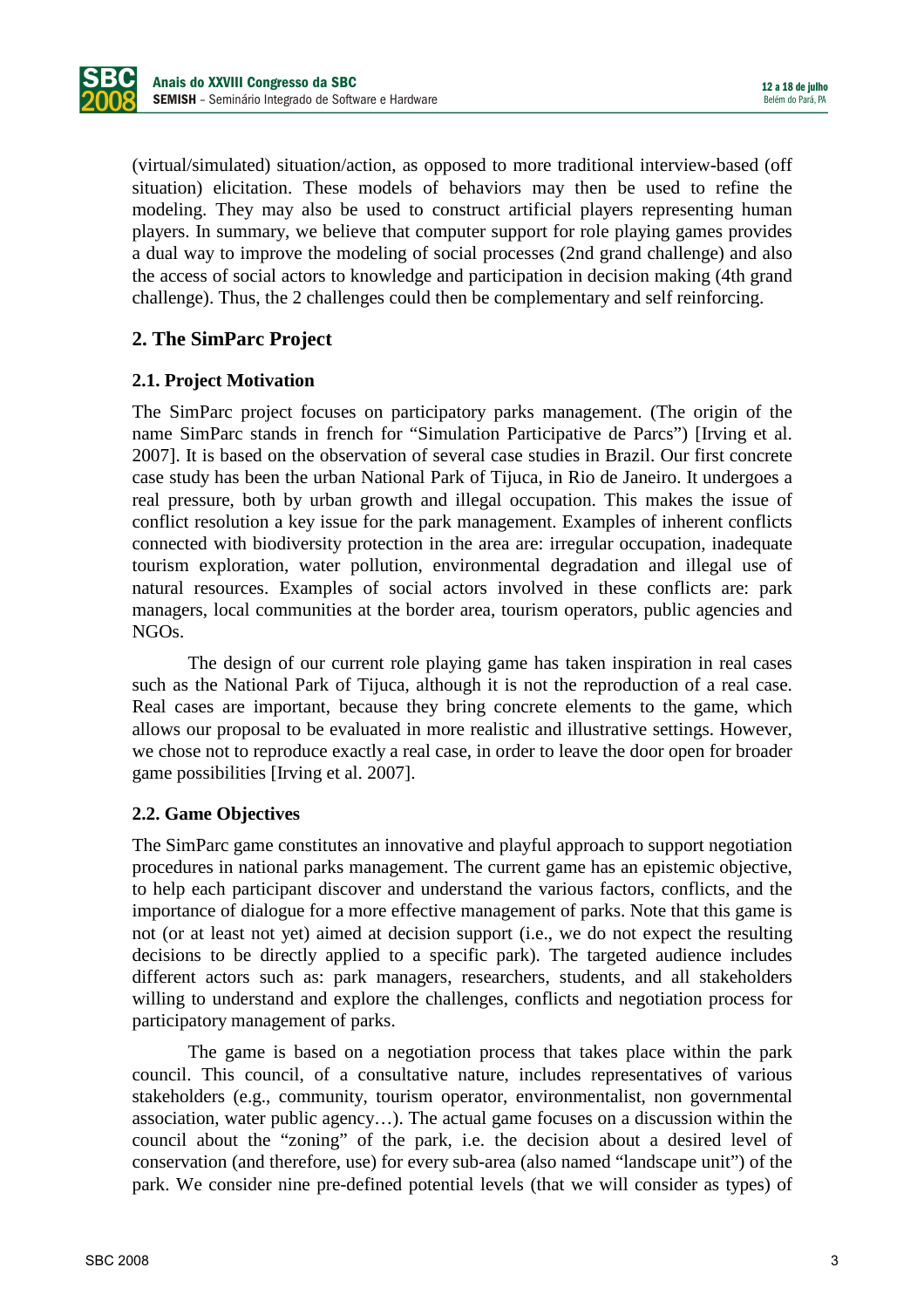

conservation/use, from more restricted to more flexible use of natural resources, as defined by the law [Brazil 2000].

 The game considers a certain number of players' roles, each one representing a certain stakeholder. Depending on its profile and the elements of concerns in each of the landscape units (e.g., tourism spot, people, endangered species…), each player will try to influence the decision about the type of conservation for each landscape unit. It is clear that conflicts of interest will quickly emerge, leading to various strategies of negotiation (e.g., coalition formation, trading mutual support for respective objectives, etc).

 A special role in the game is the park manager. He is a participant of the game, but as an arbiter and not as a direct player. He observes the negotiation taking place between players and takes the final decision about the types of conservation for each landscape unit. His decision is based on the legal framework, on the negotiation process between the players, and on his personal profile (e.g., more conservationist or more open to social concerns) [Irving 2006]. He may also have to explain his decision, if the players so demand. We plan that the players and the park manager may be played by humans or by artificial agents (see Section 5).

### **2.3. Game Cycle**

The game is structured along six steps, as illustrated in Figure 1. At the beginning (step 1), each participant is associated to a role. Then, an initial scenario is presented to each player, including the setting of the landscape units, the possible types of use and the general objective associated to his role. Then (step 2), each player decides a first proposal of types of use for each landscape unit, based on his/her understanding of the objective of his/her role and on the initial setting. Once all players have done so, each player's proposal is made public. In step 3, players start to interact and to negotiate on their proposals. This step is, in our opinion, the most important one, where players collectively build their knowledge by means of an argumentation process. In step 4, they revise their proposals and commit themselves to a final proposal for each landscape unit. In step 5, the park manager makes the final decision, considering the negotiation process, the final proposals and also his personal profile (e.g., more conservationist or more sensitive to social issues). Each player can then consult various indicators of his/her performance (e.g., closeness to his initial objective, degree of consensus, etc.). He/She can also ask for an explanation about the park manager decision rationales. The last step (step 6) "closes" the cycle by considering the possible effects of the decision. In the current game, the players provide a simple feedback on the decision by indicating their level of acceptance of the decision.<sup>1</sup>

 A new negotiation cycle may then start (see Figure 1), thus creating a kind of learning cycle. The main objectives are indeed for participants: to understand the various factors and perspectives involved and how they are interrelated; to negotiate; to try to reach a group consensus; and to understand cause-effect relations based on the decisions.

 $\overline{a}$ <sup>1</sup> For a future version, we also plan to introduce some evaluation of the quality of the decision through computable indicators (e.g., on the economical or social feasibility) or/and through multi-agent simulation (of the evolution of resources).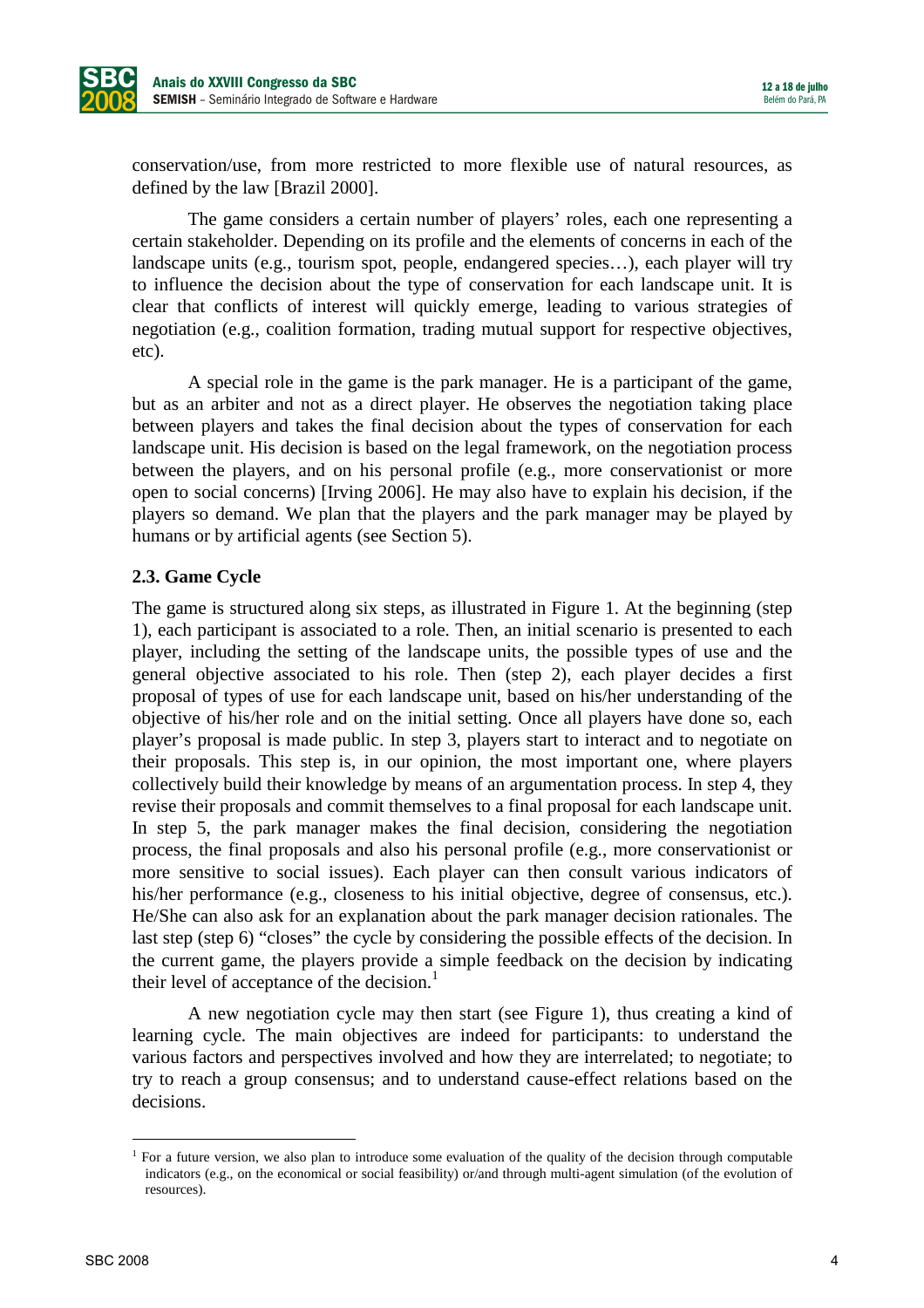

**Figure 1. The six steps of SimParc game** 

# **2.4. Experiments**

The initial game design was developed in 2007 [Briot et al. 2007]. It was tested, in its first version, without any computer support, through a game session conducted by researchers and students specialized in biodiversity participatory management: the GAPIS (Grupo de pesquisa Áreas Protegidas e Inclusão Social) research group at UFRJ (Rio de Janeiro). There were seven roles in the scenario: six stakeholders/players (environmentalist, community, hotel owner...) and the park manager. Each role was played by a team of two participants. In parallel to this initial design and test, a first computational prototype for the game was built (see Section 3.3). Based on some careful analysis of the first version of the game,<sup>2</sup> we then designed a second version of the game, with a new computer support prototype currently under development. We will now, at first, discuss general computer support of role playing games for participatory management, and then describe the design of our prototype for the SimParc game.

# **3. Computer Support for Role Playing Games**

#### **3.1. Motivation**

Role-Playing Games (RPGs) are games where players perform characters. A character is situated inside a particular scene (environment). It follows a system of rules that serves to organize its actions, determining the limits of what can or cannot be done. Thus, RPGs are games where each player plays a role and makes decisions to reach its objectives. In fact, players use RPG like a "social laboratory", because they can try many possibilities, without real consequences [Barreteau, 2003]. In fact, RPG is an old technique that has been used in computer science from the eighties, mostly in games

 $\overline{a}$ <sup>2</sup> Our analysis and evaluation was based on: the analysis of the game session conducted at UFRJ, the evaluation of our first computer-support prototype (see Section 3.3), and the discussions which took place within an interdisciplinary workshop gathering researchers in our area, that we organized in Rio in November 2007.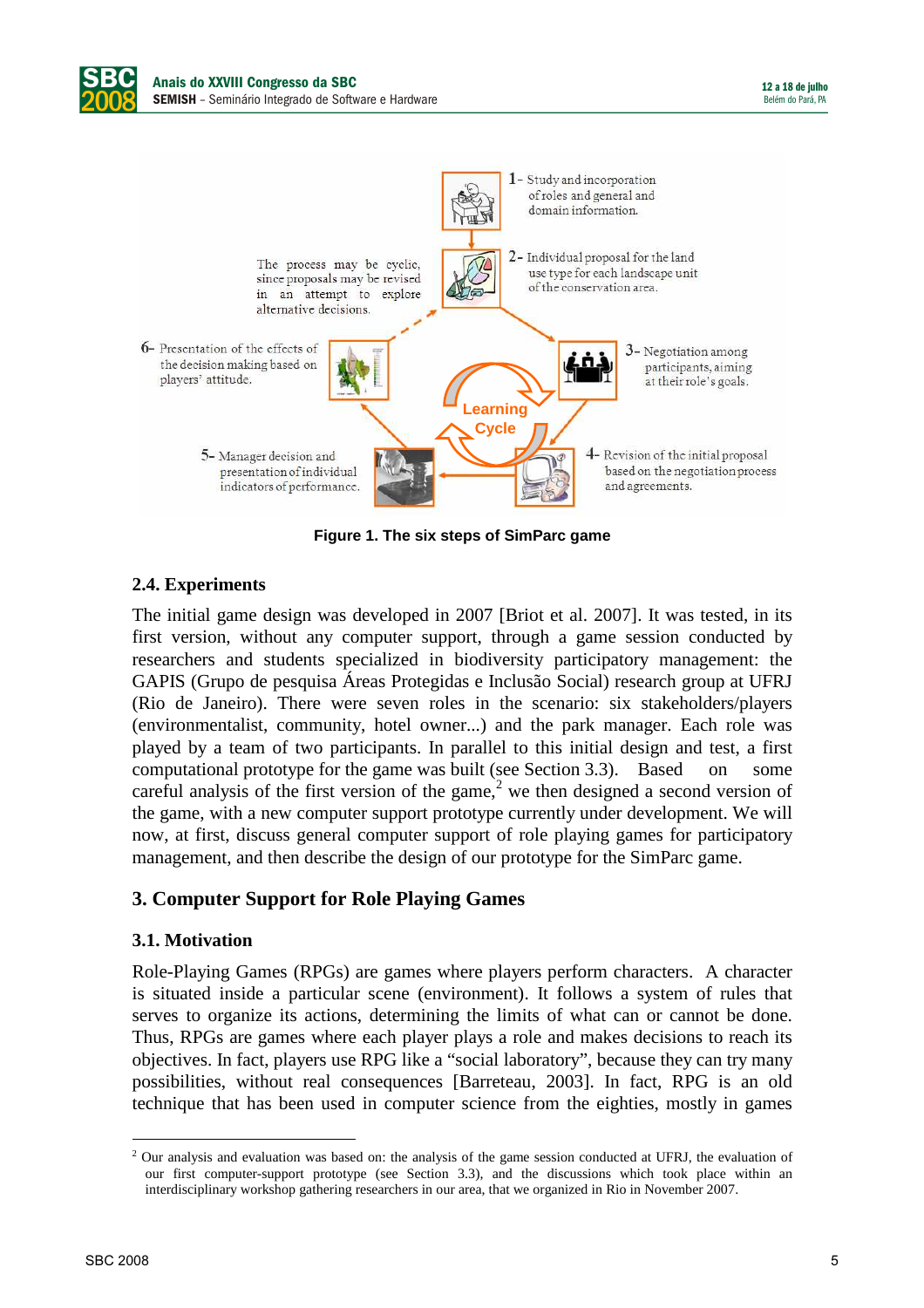

[Costikyan 1994]. It is also being increasingly used in training and learning, because players can be inserted in real decision-making situations. Moreover, big companies have used RPG during technical courses, since the training and/or learning can be facilitated due to the game's amusing factor [Barreteau 2003] [Silva et al. 2006].

### **3.2. RPG & MAS techniques**

The integration between Role-Playing Games (RPG) and Multi-Agent-based Simulation (MAS) started with the ComMod (Companion Modeling) approach, which is about participatory methods to support negotiation and decision-making for participatory management of renewable resources. Their method, called MAS/RPG, consists in coupling multi-agent simulation (MAS) of the environment resources and role-playing games (RPG) by the stakeholders [Barreteau 2003].

 Recent works propose further integration of role-playing into simulation, and the insertion of artificial agents, as players or as assistants. Participatory simulation, and one its incarnation, the Simulación framework [Guyot and Honiden 2006], focuses on a distributed support for role-playing and negotiation between human players. All interactions are recorded for further analysis (thus opening the way to automated acquisition of behavioral models) and assistant agents are provided to assist and suggest strategies to the players. The Games and Multi-Agent-based Simulation (GMABS) methodology focuses on the integration of the game cycle with the simulation cycle [Adamatti et al. 2007]. It also innovates in the possible replacement of human players by artificial players (see Section 5.1). Based on these two experiences (by members of our project), one of our objective is to try to combine their respective merits and to further explore possibilities of computer support, as will be discussed in Sections 4 and 5.

### **3.3. A First Computer Support Prototype**

In order to help us to validate and assess our model, a first rapid prototype was proposed to collect feedbacks from participants, domain experts, and designers. It was based on the Simulación framework [Guyot and Honiden 2006] and it proposed three main tasks for the players: (a) communication via a chat system; (b) the delimitation of landscape units;<sup>3</sup> (c) the definition of the conservation policy for every landscape unit. In this prototype, each player is also provided with an assistant agent (with a face avatar), welcoming the player and providing some simple information about the steps of the game.

 To represent the imaginary park and its elements, a map with small icons is available in the main window of the game. Several tabs are also available to: show various types of information (profile of each role, resources of each landscape unit) or to select decisions (delimit each landscape unit, choose conservation policy for each landscape unit). This prototype has benefited from Simulación framework features [Briot et al. 2007]. Meanwhile, experiments also revealed some limitations, such as: (1) communication limited to plain text; (2) communication is stored in an unstructured log file, which makes difficult later analysis; (3) scarcity of representation and visualization of resources.

 $\overline{a}$ 

<sup>&</sup>lt;sup>3</sup> This task was abandoned in the second (current) version of the game, in order to focus on the main question of conservation policy decisions.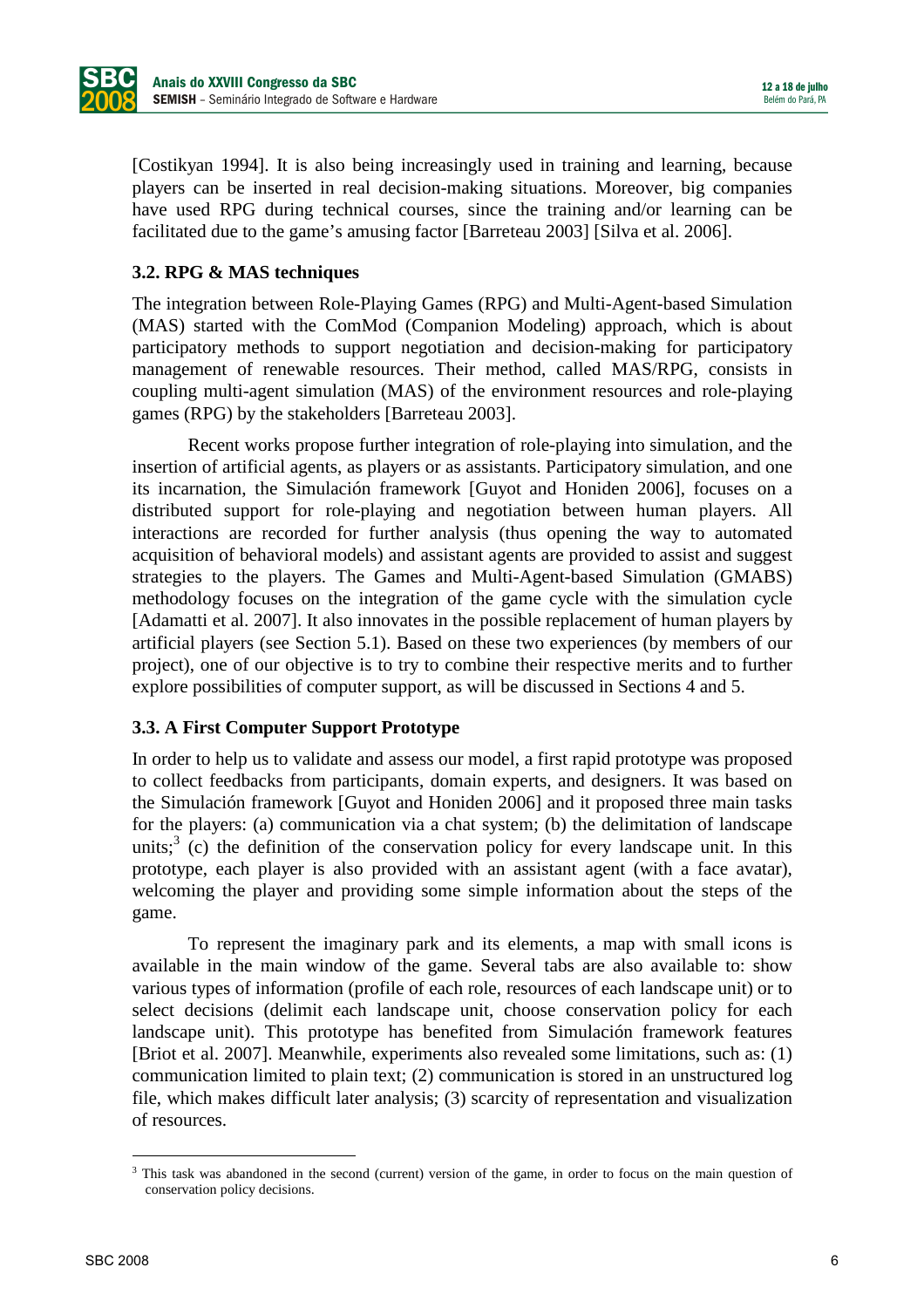

#### **3.4. A Second Computer Support Prototype**

The second prototype did not have the same exploratory character of the first one. With the higher maturity of the project, the current prototype could be proposed, based on a detailed design process. All steps described in the game process (Figure 1) were carefully studied and the system requirements were elicited. The experiences learned with the first prototype helped us to prevent diverse problems faced in this first version. Some steps of the design process are described in Section 4.

 Based on the system requirements, we adopted Web-based technologies that support the distributed and interactive character of the game as well as an easy deployment. More specifically, we chose the J2EE software development platform and the Web framework Java Server Faces (JSF). Figure 2 shows the general architecture and communication structure of SimParc prototype version 2. In this second prototype, distributed users (the players and the park manager) interact with the system mediated internally by communication broker agents (CBA). The function of a CBA is to abstract the fact that each role may be played by a human or by an artificial agent. A CBA also translates user messages in http format into multi-agent KQML format and vice versa. For each human player, there is also an assistant agent offering assistance during the game session (see Section 5.4).

 During the negotiation phase, players (human or artificial) negotiate among themselves to try to reach an agreement about the type of use for each landscape unit (sub-area) of the park. A Geographical Information System (GIS) offers to users different layers of information (such as flora, fauna, land characteristics) about the park geographical area. All the information exchanged during negotiation phase, namely users' logs, game configurations, game results and general management information are recorded and read from a PostgreSql database. As we already mentioned, the general structure of the SimParc Web system, steps, data processing, user interfaces and database access are based on JSF framework. In the next two sections, we will focus on two ongoing research directions: the design of interface support for negotiation and the insertion of artificial agents.



**Figure 2. SimParc version 2 general architecture**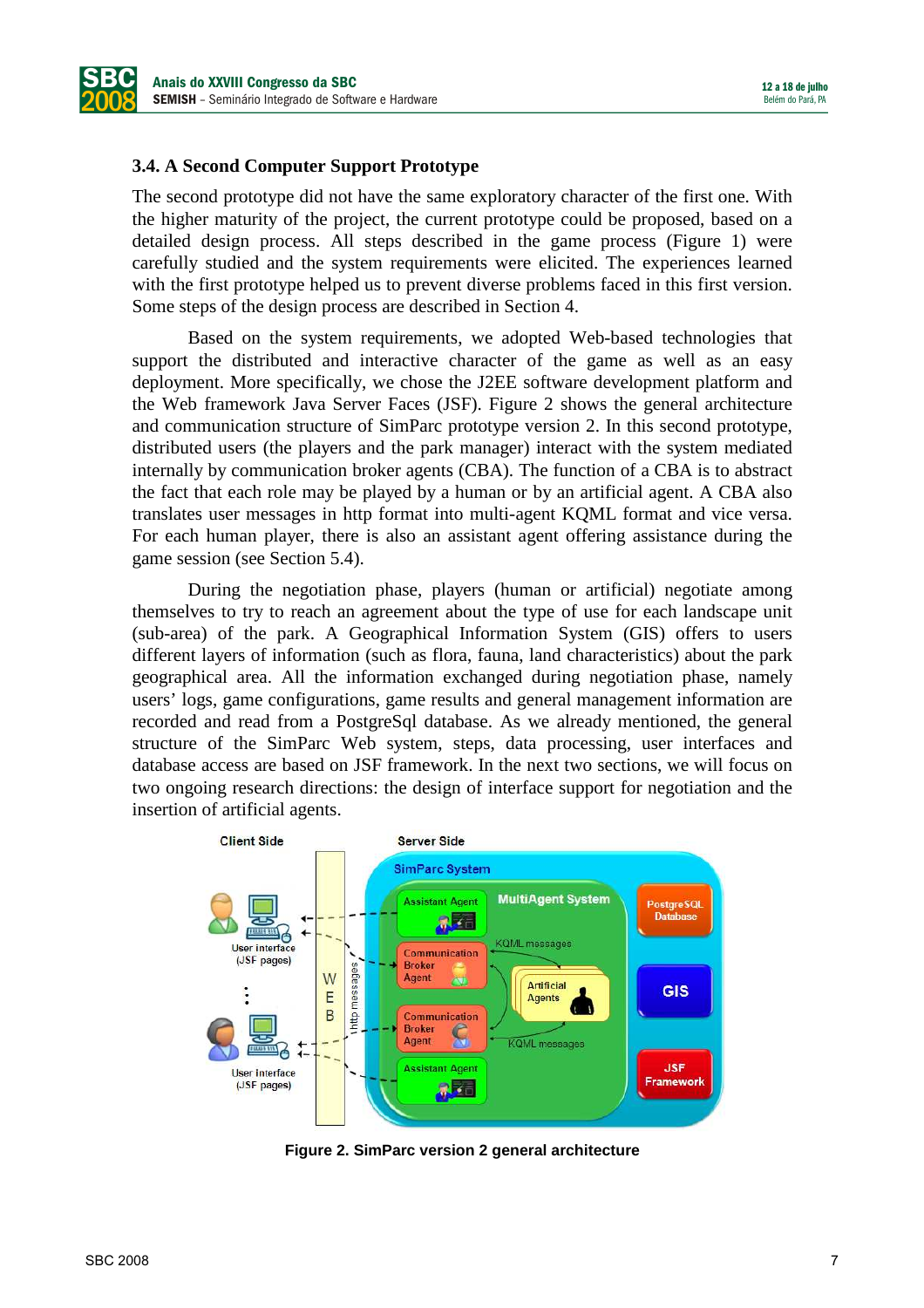

# **4. An Interface Language for Negotiation Support**

### **4.1. Analysis and Design Process for the User Interface**

The process of design of the user interface of SimParc prototype version 2 has been based on communication-centered design, and its more agile version, eXtreme Communication-Centered Design [Aureliano et al. 2006], both based on the semiotic engineering theory of human-computer interaction.<sup>4</sup> We adapted the methodology to the characteristics of the SimParc project. Three phases were considered: analysis, design and prototyping.

 The output products of the analysis phase are the logs from interviews with experts and users, scenarios (use cases), goals diagram and tasks model. The scenarios were constructed based on interviews, in a narrative form, to help identifying contextualized types of usages. The goals diagram, modeled in the MoLIC language, was constructed from the scenarios and interviews, with the aim of representing the goals (identified a priori) of the users. We believe that the task model represents an intermediary step, easing a conceptual transition from the analysis phase (what, why and by whom) to the design (how). Note that task models are also widely used and accepted in human-computer interaction (HCI). Overall, the goal of the diagrammatic representation of task models is to provide an overview of the design process for each goal and how these goals are decomposed into tasks and sub-tasks. This diagram provides a new set of information about the process, presenting the hierarchy and flow of tasks, preparing designers and users to an outline of the interaction. We used an adaptation of the Hierarchical Task Analysis (HTA) [Annett & Duncan 1967] for modeling tasks identified from the goals diagram and the scenarios. More details about the SimParc models can be found in [Vasconcelos et al. 2008].

#### **4.2. User Interface Design - Structuring Dialogue and Negotiation**

We consider negotiation as a particular form of communication process between two or more parties, focused on mutual agreement(s) on a given conflict of interest or opinions [Putnam & Roloff 1992]. We further believe that the adoption of an interface language, based on argumentation models and linguistics theory, can offer different ways of supporting a computer-mediated negotiation process. The main objective of such interface language is to find the inflection point between the necessary "framing" and the maintenance of fluidity and naturalness of the dialogue.

 The structure of the dialogue is an important factor, because it helps to better manage the history of the negotiations. It facilitates the inclusion of artificial agents in the process and increases the focus on the process, on issues negotiated and on the clarity of dialogue. Many interaction protocols for negotiation between agents have been proposed (e.g., via the FIPA-ACL effort), but they privilege the agent-agent communication at the expense of human communication. Note also that computer mediated communication suffers from various types of impoverishment of the dialogue, particularly in relation to non-verbal communication, considering the body language

 $\overline{a}$ 4 According to the theory, both designers and users are interlocutors in an overall communication process that takes place through the interface of the system. Designers must tell users what they mean by the artifact they have created, and users must try to respond to what they are being told [de Souza 2005].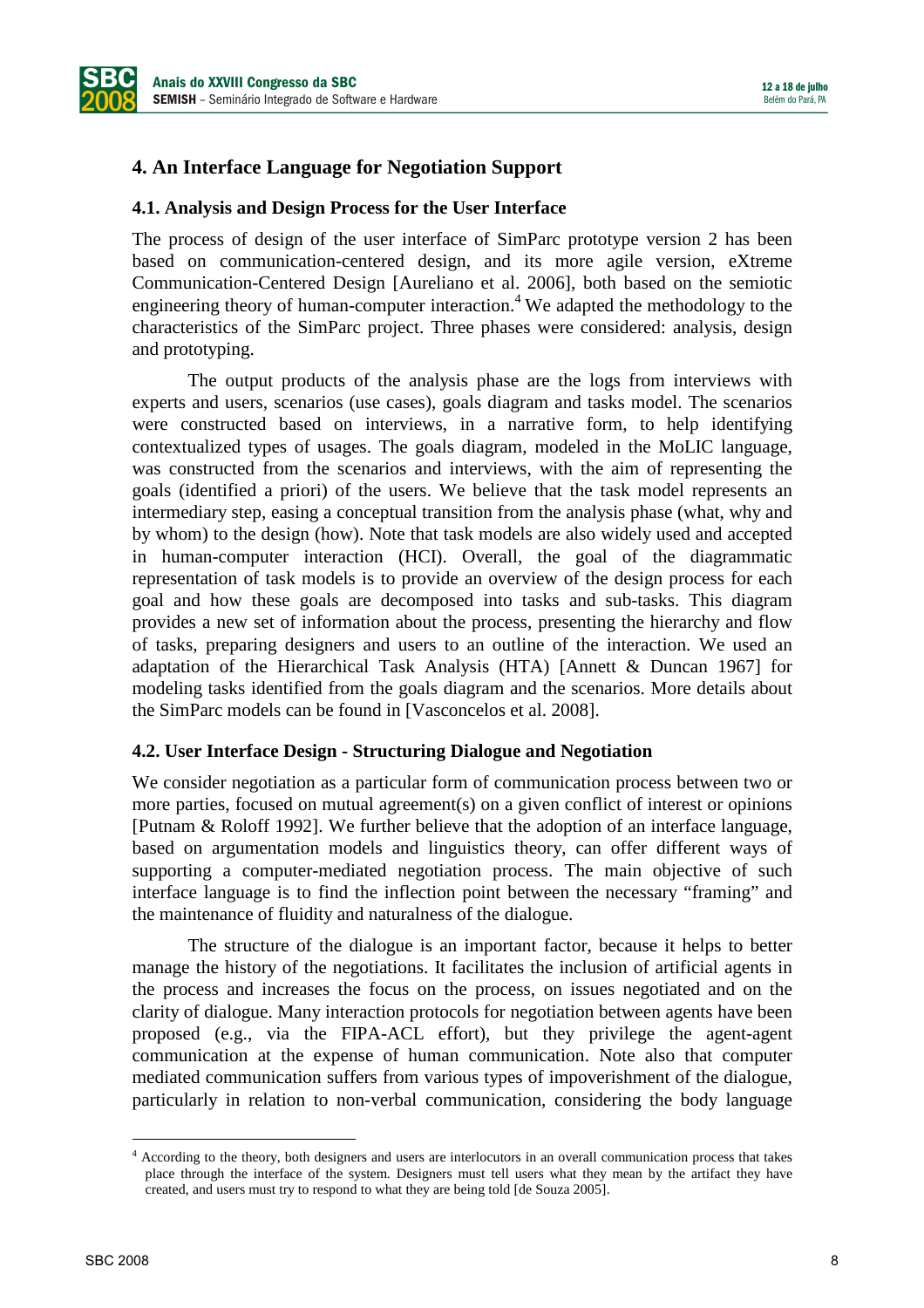

[Ekman 2003] and the vocal intonation. Thus, we are looking for an intermediate and simple way to promote both human-human and human-agent communication.

 We considered many proposals of notation for structuring and visualizing argumentation, e.g., in [Kirschner et al. 2003]. Among them we cite: the Toulmin model, a reference for the majority of the posterior models; the Issue-Based Information System (IBIS), an informal model based on a grammar that defines the basic elements present in dialogues about decision-making; and the "Questions, Options and Criteria" (QOC) [Kirschner et al. 2003]. Based on this analysis, we believe that it is possible to offer a pre-structure, adding to the informal and interpretative characteristic of prose, while maintaining the fluidity of dialogue. Our main inspiration for rhetorical markers is IBIS, as well as theories of negotiation, such as [Raiffa 1982] and Speech Act Theory [Searle 1969]. The proposed markers are basically composed of: rhetorical identifiers of intention (e.g., propose, agree, justify, see Figure 3); the focus of the intention; and a free form text (see Figures 4.3 and 4.4). These elements give the tone of the dialogue, making clear the illocution, and thus facilitating the expression of the desired perlocution [Searle 1969].

 We therefore provide the structure by inserting threading on the dialogue, to minimize risks of losing context, common in computer-mediated communication (via chat). See [Vasconcelos et al. 2008] for more details. To complement this structure applied to the text, we propose to model each players' message as an object. This object has the following attributes: identifier, sender, receiver(s), marker, focus, and a free form text. This modeling makes it easier for both the system and the user to manage and index the dialogues. For instance, filters may be applied to analyze the history of a dialogue, e.g., messages posted by a given speaker, or tagged with a specific type of marker. And it also opens the way for possible processing of the dialogue by software agents (off line for after-game analysis/debriefing and for inferring behavioral models [Briot et al. 2007], or even on line, e.g., by assistants).



**Figure 3. Messages structure based on rhetorical markers** 

#### **4.3. A Simple Prototype**

Based on SimParc game version 2 design phase outputs [Vasconcelos et al. 2008], we then created a simple prototype in order to evaluate the user interface appearance and prototype usage. In the following, we focus on the prototype user interface for step 3 of the game, i.e., negotiation between players. It is indeed a central part of the game, when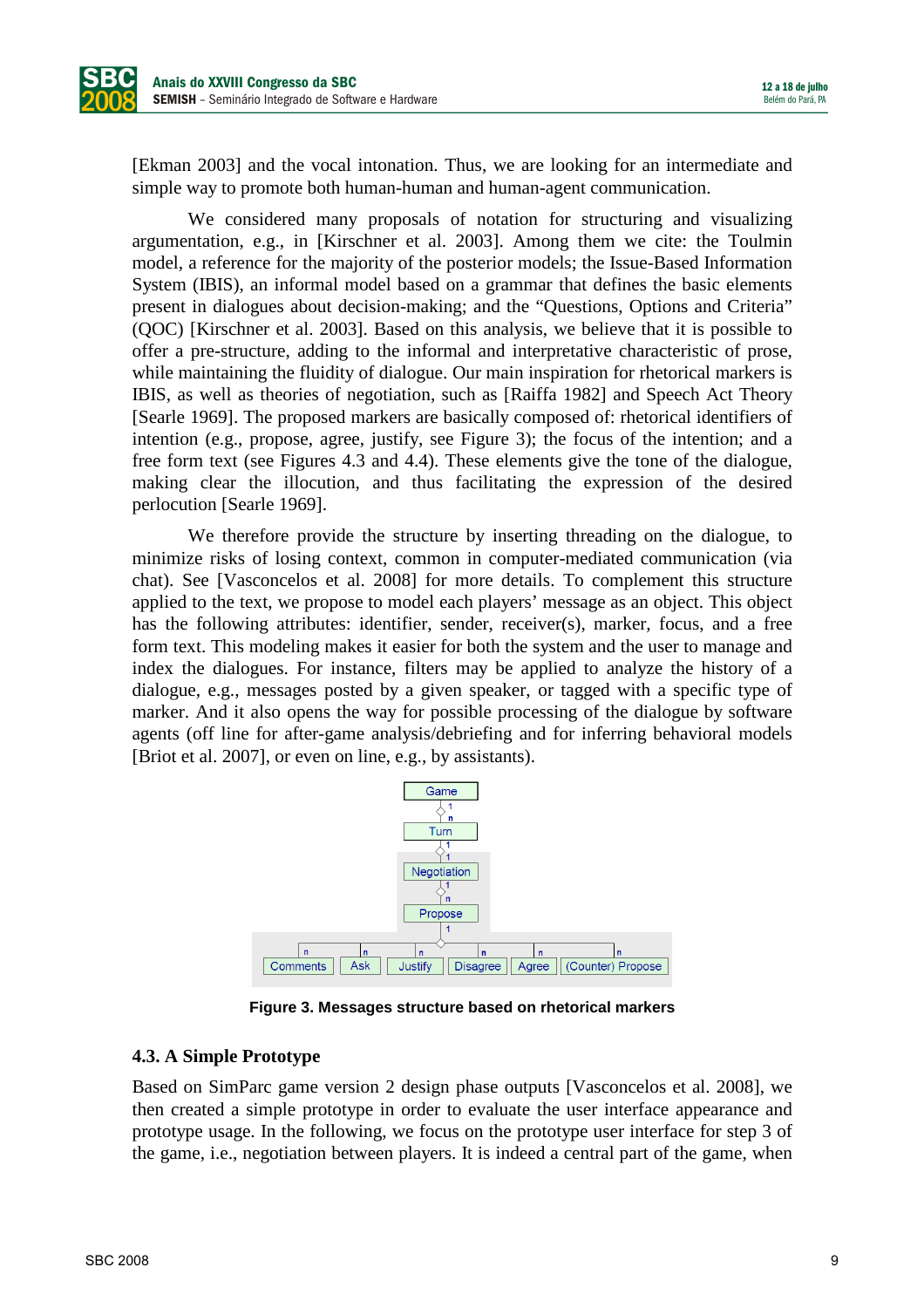

the knowledge is built, shared and jointly negotiated. We would like to emphasize that we have tried to balance between some dialog structure and sufficient fluidity.



**Figure 4. Prototype interface for the negotiation phase** 

 The prototype user interface (see Figure 4) includes an area (1) for displaying the history of the exchanged messages. The area (2), for managing the history of messages, offers different ways of selecting and ordering the information and includes a simple way to better identify speakers (discrimination by color). The area (3) contains options for (semi) structure of messages via rhetorical markers for intention (e.g., disagree). The area (4) is for writing the actual contents (text) of the message. The area (5) allows selecting the recipients (unique or multiple) of the message to be sent. The area (6) provides the selection of iconic expressions to offer an alternative way for the user to express his emotional context during the negotiations, as an alternative way of minimizing the loss of communication modalities. The "facecons" were produced from the tool Artnatomia [Flores 2005], which generates iconic facial expressions of emotional states from the virtual manipulation of the muscles of the face.

 There is an area (7) for personal annotations, allowing the user to make and record personal notes during the negotiation, which are not shared with the other players. The area (8) displays the list of participants and their roles, as a basic support for coordination. The area (9) visualizes the object negotiated via its geo-processed representation. Last, menus (10) provide access to different types of information about the domain, the system and the context of the game, such as the legal types of land use, the roles, the game objective and steps, the system use, and finally help.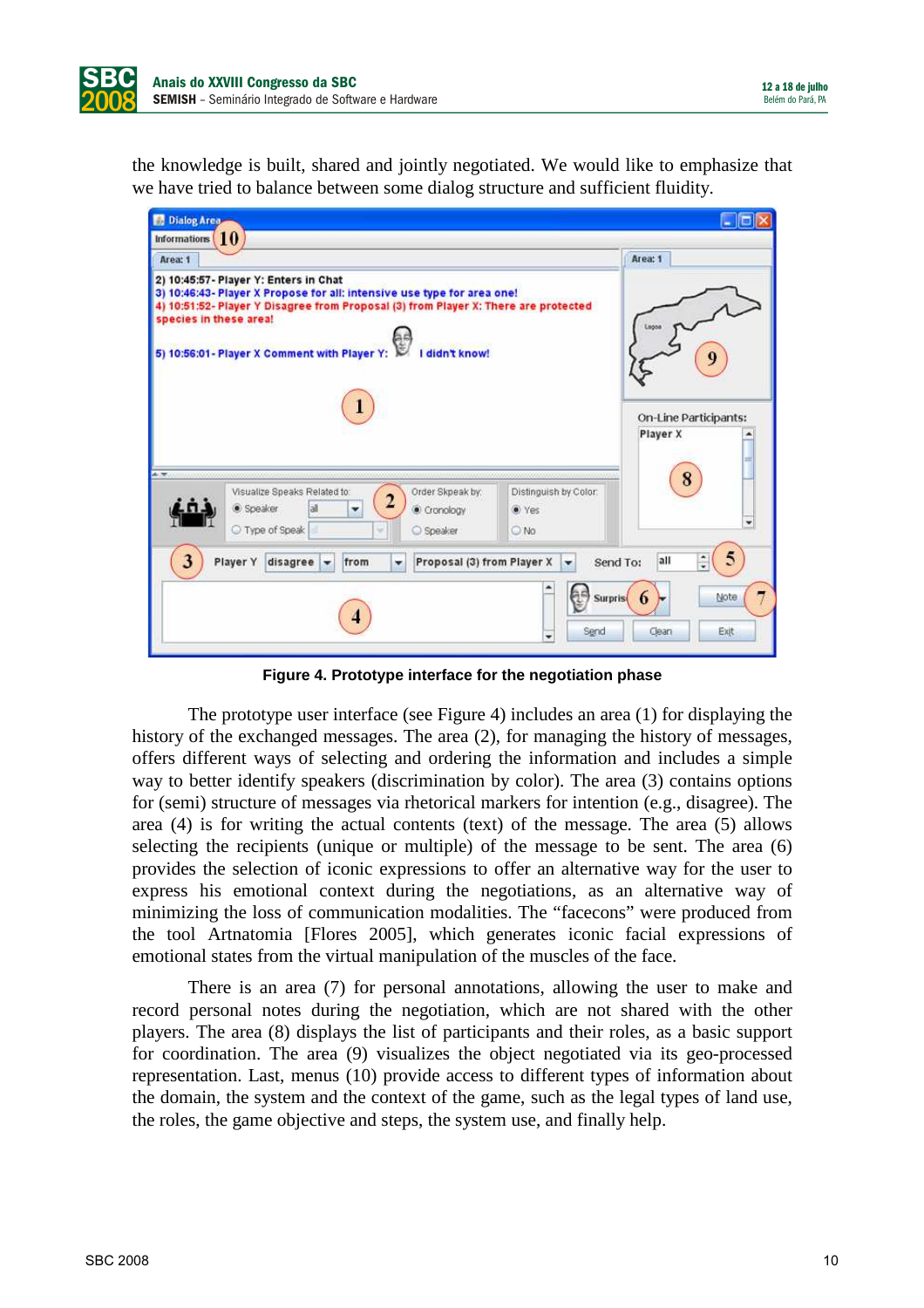

# **5. Towards Inserting Artificial Agents in the SimParc Game**

In SimParc game version 2, we are planning to insert three types of artificial agents: the artificial players, the park manager and the assistants, as will be discussed in next sections.

#### **5.1. Previous Experiences on Artificial Players in the ViP-JogoMan Game**

Our previous experience in inserting artificial players in a RPG is the ViP-JogoMan game [Adamatti et al. 2007]. It is an instance of the GMABS methodology (see Section 3.2) and the game domain is water resources management. It involves four different roles: mayor(s), land owner(s), water company administrator and migrants representative. They must share a same physical space and just one water reservoir. The specific objective of the game is to determine water quality and quantity in a peri-urban catchment. This game has been designed as a Web-based application, meaning that players could be in different places at a same time [Adamatti et al. 2007].

 In this game, it is possible to replace some of the human players by artificial players (artificial agents). The two main motivations are: (1) the possible absence of sufficient number of human players for a game session and (2) the need for testing in a systematic way specific configurations of players profiles. The artificial players were developed along BDI (Belief, Desire and Intention) architecture [Rao 1996] and implemented in Jason [Bordini and Hubner 2007]. For each possible role of the game, different behavior profiles were defined, and each profile had a specific objective. In this game, there were two different types of negotiation, based on Raiffa negotiation protocol [Raiffa, 1982]: bilateral and collective negotiations. In the first one, just two players interact about a specific subject, as buy/sell a plot. In the second one, all players negotiate about general situations of the game, as water reservoir pollution. Many sessions were conducted with different configurations (all human, all artificial, hybrid). The experiments were quite promising: all players interacted a lot with each other, as witnessed by the high number of messages exchanged. However, the negotiation process was defined as a close set of possible messages (this was not a free speech), thus restricting excessively the communication process and making the negotiation process too artificial. An interesting finding was that the artificial players were not easily discovered by the human players.

#### **5.2. Towards Artificial Players for SimParc**

In order to describe the rationales for the design of artificial players agents in SimParc game, we will follow Buttner's reference classification structure for automated negotiation [Buttner 2006], based on structure, process and theoretical foundations. As for the structure, the SimParc negotiation process can be classified as a double-sided multilateral negotiation (many buyers and many sellers). It follows an integrated model distribution type, whose target is to maximize the collective utility of all partners (winwin approach), with a multi-issue (more than one independent negotiated object) and multi-attribute negotiation, having more than one characteristic evaluated on the negotiated issues (objects). Last, it is a non-mediated and closed session negotiation. Regarding the process, the level of automation can be seen as a hybrid model trying to allow the participation of autonomous agents and to facilitate the negotiation among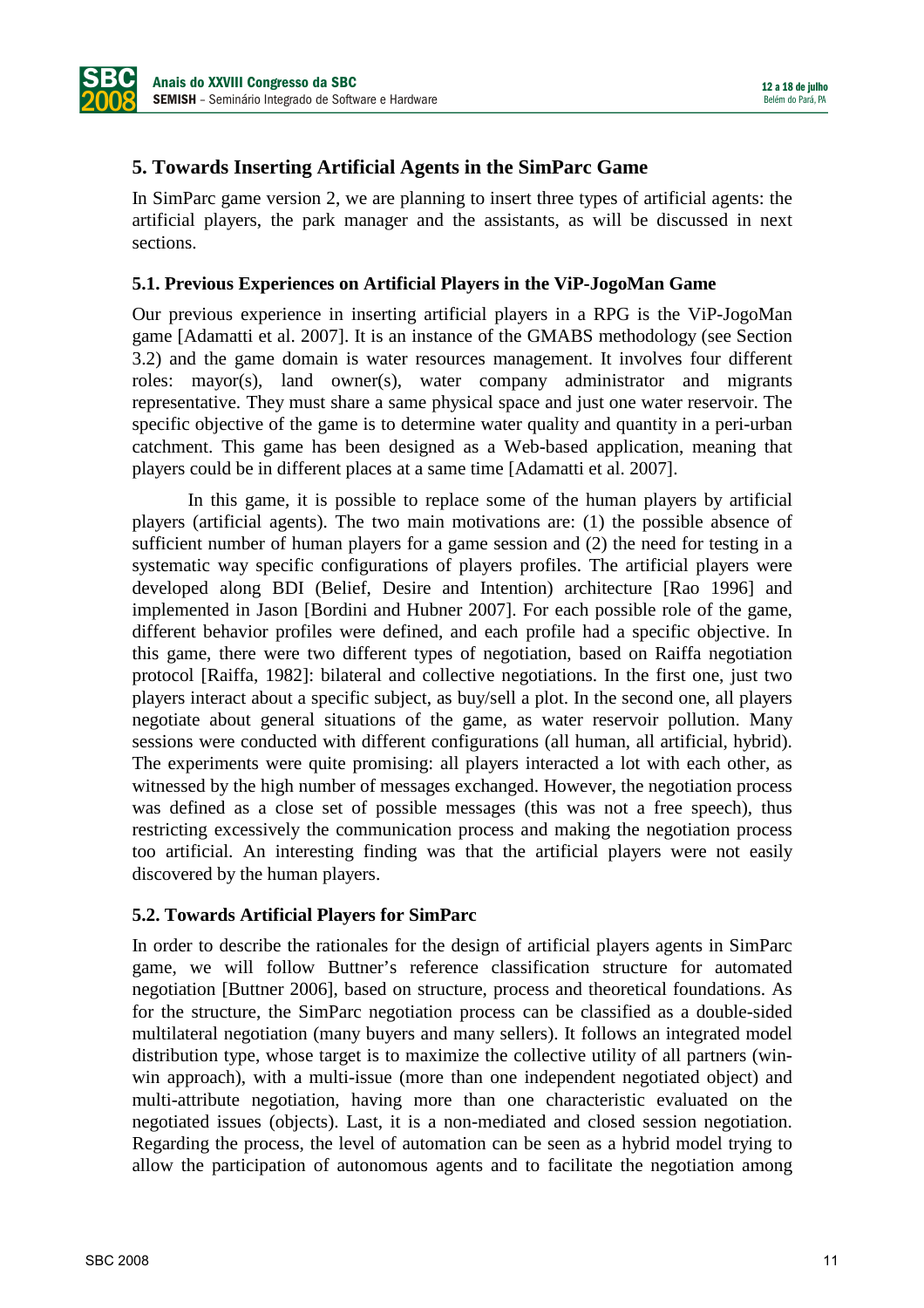

humans by supporting the communicative process (communication-oriented). The negotiation is goal-oriented, where negotiators act on the basis of their expressed goals and objectives. The theoretic foundation that we are currently choosing to design the artificial player's negotiation model is the argumentation-based negotiation approach (ABN) [Sierra et al. 1998]. In ABN, it is possible for the agents to exchange additional information besides the proposals. They have to support their positions in negotiation. This automated negotiation approach appears specially interesting for our purpose, because it is the closest proposal to the way that humans negotiate. At the moment a logic-based argumentation structure [Besnard and Hunter 2000] is being chosen to support the SimParc agent negotiation strategy. The argumentation structure will also be related and based on the interface language proposed on Section 4.

 We also propose for the artificial player's negotiation model some important predefinitions, based on Kersten and Noronha [1999] negotiation life cycle. In the prenegotiation, considered for many authors the most important phase, the agent must have defined in its model: its interests and objectives, a BATNA (Best Alternative To a Negotiated Agreement) and a reserve price; what are the interests of other negotiators; its priorities; a boarding strategy; and an agenda. Based on the structure of negotiation in SimParc, for the negotiation phase, we will adopt, as in [Adamatti et al. 2007], the Raifa's bilateral and collective negotiations proposals [Raiffa, 1982].

 In order to implement our artificial players agents, we have chosen the BDI architecture, because of its underlying logical model, and more specifically the AgentSpeak(L) language [Rao 1996] and the Jason implementation [Bordini and Hubner 2007], all already experienced for ViP-JogoMan implementation. For the communication protocol, we have chosen the KQML language, because it is already integrated into Jason. We are currently designing the first versions of the artificial players agents, based on profiles models identified by our domain experts and with a generic negotiation model as introduced above. In a next stage, we also plan to use automated analysis of recorded traces of interaction between human players in order to infer models of artificial players. In some previous work, genetic programming had been used [Guyot and Honiden, 2006] as a technique to infer interaction models, but we will also explore alternative induction and machine learning techniques, e.g., inductive logic programming.

#### **5.3. Towards a Park Manager Agent**

According to the SimParc game, the Park Manager (PM) observes all negotiation process among the players, without participating in it. The PM agent acts as an arbitrator, making a final decision for types of conservation for each landscape unit and explains its decision to all players. To make these final decisions, we have identified two main criteria:

- Analysis of initial and final proposals of all players: the PM agent analyzes each player's choice and their changes (if they have changed between the initial and final proposals), based on the history of negotiation.
- Specific behavioral profiles: 5 basic possible profiles of park manager have been identified (farmer, preservationist, legalist, conservationist and environmentalist), capturing various background training and openness, e.g., to social issues.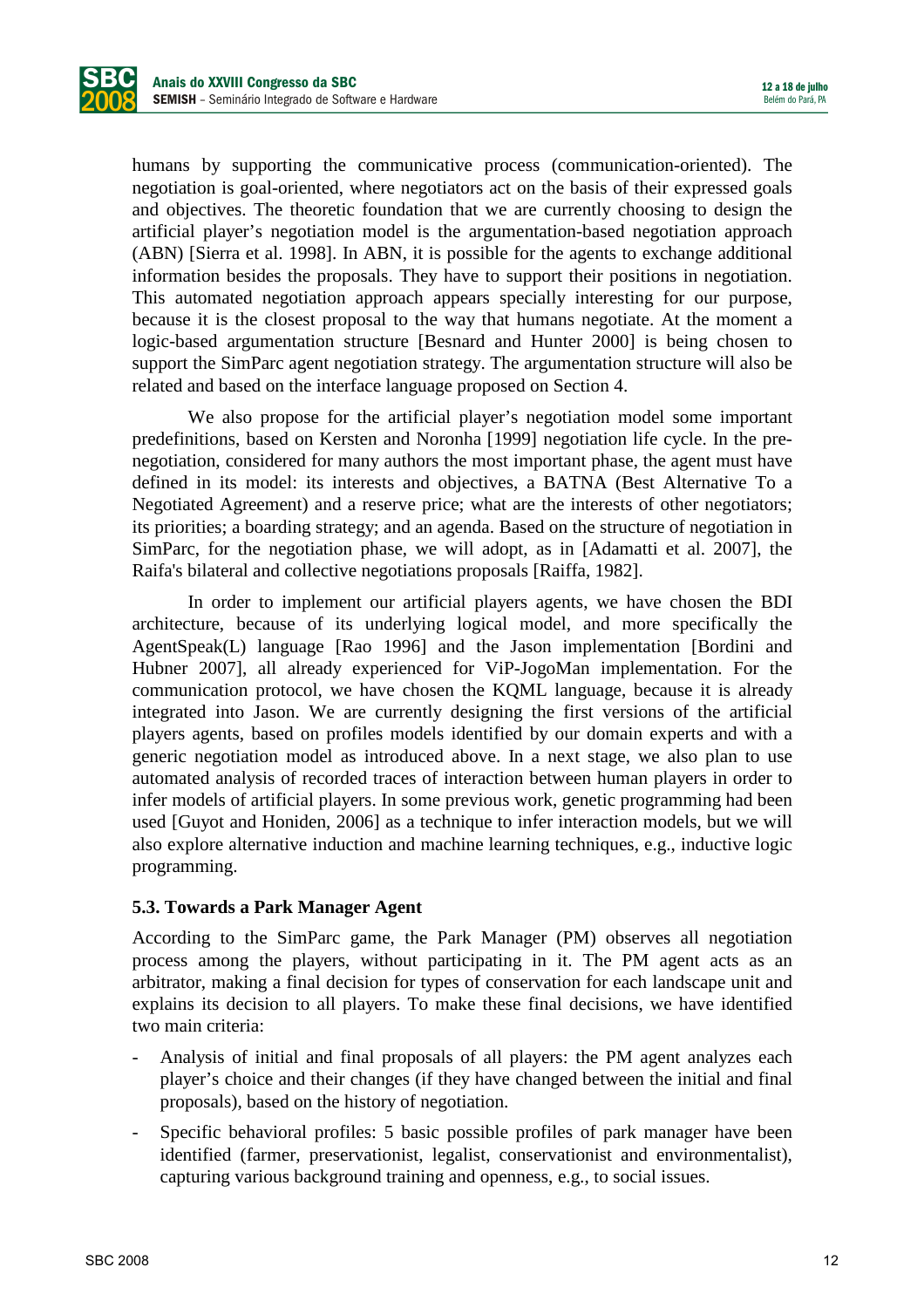

 According to these criteria, we are currently modeling decision rules for the PM agent, based on the experience and guidelines of our domain experts. An additional objective is for the PM agent to be capable of explaining its decision to the players in natural language, inspired by [Furtado and Vasconcelos 2007]. The basic idea is that each decision step (activation of some decision rule of the PM) is recorded in a Proof Markup Language (PML) format. At the end of the decision process, the tree containing all steps can be visualized and analyzed from the user interface, making it possible to review and explain the decision-making process.

### **5.4. Towards Intelligent Assistant Agents**

This last type of artificial agent planned for SimParc version 2 is an intelligent assistant agent. This agent is been designed to assist a player by performing two main tasks:

- To help participants in playing the game, e.g.: the assistant agent tells the player where he/she can find a certain functionality and how to use it; when the player should make decisions; what are the phases of the game; what should be done in each phase; etc.
- To help participants during the negotiations.

Meanwhile, for this second task, we would like to avoid intrusive support, which may interfere in the player decision making cognitive process. We experienced the use of assistants agents in SimBar3 and SimCommod experiments [Guyot and Honiden 2006], also based on Simulación. In these experiments, assistant agents suggest decisions to the human players (based on a model of the game or/and history of player decisions). We believe that such intrusive situations do not favor the educational and training goals, because the cognitive process of some participants is driven to follow or refuse agents' suggestions. Instead of any kind of intrusive support, we have identified some actions, e.g., to identify other players' roles with similar or dissimilar goals, which may help the human player to identify possible coalitions or conflicts. The general main idea for an assistance for negotiation is thus to combine and classify important information to help participants to make analysis and do it faster than they would do alone, while keeping their focus on the game proposal.

### **6. Conclusion**

This paper introduced a role-playing game computer support for participatory management of protected areas and discussed some of its features and prospects (notably, an interface for supporting negotiation and the use of artificial agents). We plan the completion of our second prototype before the end of 2008. To evaluate our proposal, in addition to conducting game sessions, we plan to use semiotic engineering epistemic tools [de Souza 2005] to evaluate the acceptance and usability by (human) users.

 Considering the 2nd grand challenge, we think that our project participates in a better understanding and tentative modeling of some real and non trivial case of naturalsocial interaction. Note that our computational modeling explores also human-artificial interaction. Note also that the recording of semi-structured interactions between human players opens the way for some automated analysis of traces and therefore inference of models. Therefore, elicitation of human experts models may be conducted with experts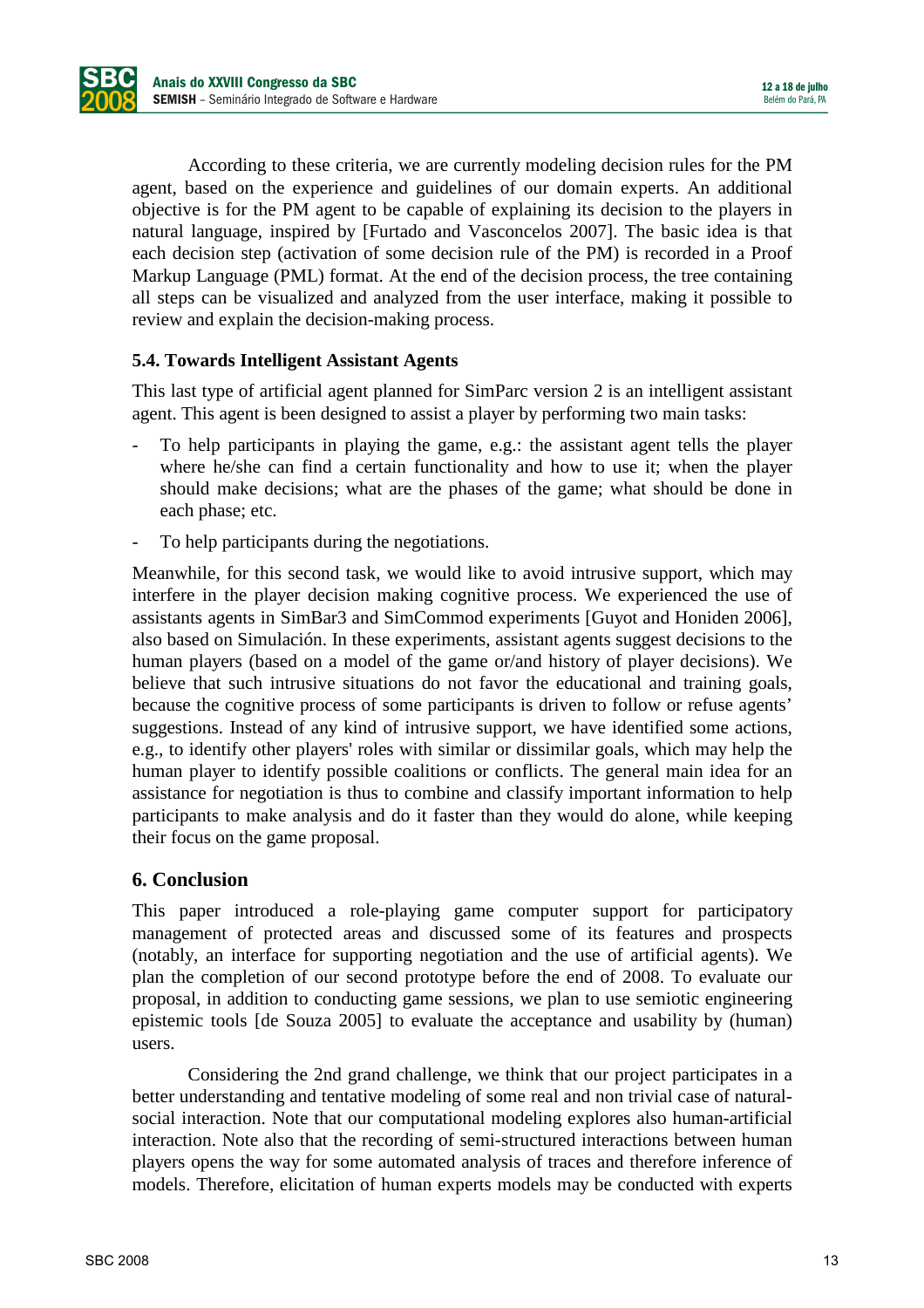

immersed into a virtual/simulated situation, as opposed to more traditional off-situation (e.g., interview-based) elicitation. Meanwhile, computer supported distributed role playing games also provide social actors with access to the understanding of social phenomena and they also support their participation in possible decision making, thus making a natural link to the 4th grand challenge. In summary, although our project is more specific, we hope that the proposed approach and that some of the techniques being explored can help at both modeling and participation of social actors in social processes, thus contributing to mutually reinforce possible approaches towards 2nd and 4th grand challenges.

**Acknowledgements.**We thank the other current members of the project: Ivan Bursztyn, Gustavo Melo, Altair Sancho, Davis Sansolo and Alessandro Sordoni; and also Paul Guyot for his past participation. This research is funded by: the ARCUS Program (French Ministry of Foreign Affairs, Région Ile-de-France and Brazil) and the MCT/CNPq/CT-INFO "Grandes Desafios" Program (Project No 550865/2007-1 "Modelagem Computacional de Sistemas Biológicos e Sociais Baseada em Sistemas Multiagentes"). Some additional individual support is provided by Alßan (Europe), CAPES and CNPq (Brazil) fellowship programs.

### **References**

- Adamatti, D.F., Sichman, J.S. and Coelho, H. (2007) "Virtual Players: From Manual to Semi-Autonomous RPG", In Proc. of International Modeling and Simulation Multiconference (IMSM'07), Buenos Aires, Argentina, The Society for Modeling & Simulation International (SCS), February.
- Annett, J. and Duncan, K.D. (1967) "Task Analysis and Training Design", Journal of Occupational Psychology, No 41, p. 211–221.
- Aureliano, V.C.O., Silva, B.S. and Barbosa, S.D.J. (2006) "Extreme Designing: Binding Sketching to an Interaction Model in a Streamlined HCI Design Approach", In Proc. of VII Simpósio Brasileiro sobre Fatores Humanos em Sistemas Computacionais (IHC'06), Natal, RN, Brazil, November.
- Barreteau, O. (2003) "The Joint Use of Role-Playing Games and Models Regarding Negotiation Processes: Characterization of Associations", Journal of Artificial Societies and Social Simulation, Vol. 6, No 2.
- Besnard, P. and Hunter, A. (2000) "Towards a Logic-based Theory of Argumentation", In Proc. of the 17th American National Conference on Artificial Intelligence (AAAI'2000), MIT Press, p. 411–416.
- Bordini, R. and Hubner, J. (2007) "JASON: A Java-based AgentSpeak Interpreter used with Saci for Multi-Agent Distribution over the Net", Available at http://jason.sourceforge.net/.
- Brazil (2000) Law No 9.985, 15/07/2000, Sistema Nacional de Unidades de Conservação (SNUC), Diário Oficial, Brasília, Brazil.
- Briot, J.-P., Guyot, P. and Irving, M. (2007) "Participatory Simulation for Collective Management of Protected Areas for Biodiversity Conservation and Social Inclusion", Proc of International Modeling and Simulation Multiconference (IMSM'07), Buenos Aires, Argentina, The Society for Modeling & Simulation International (SCS), February, p. 183–188.